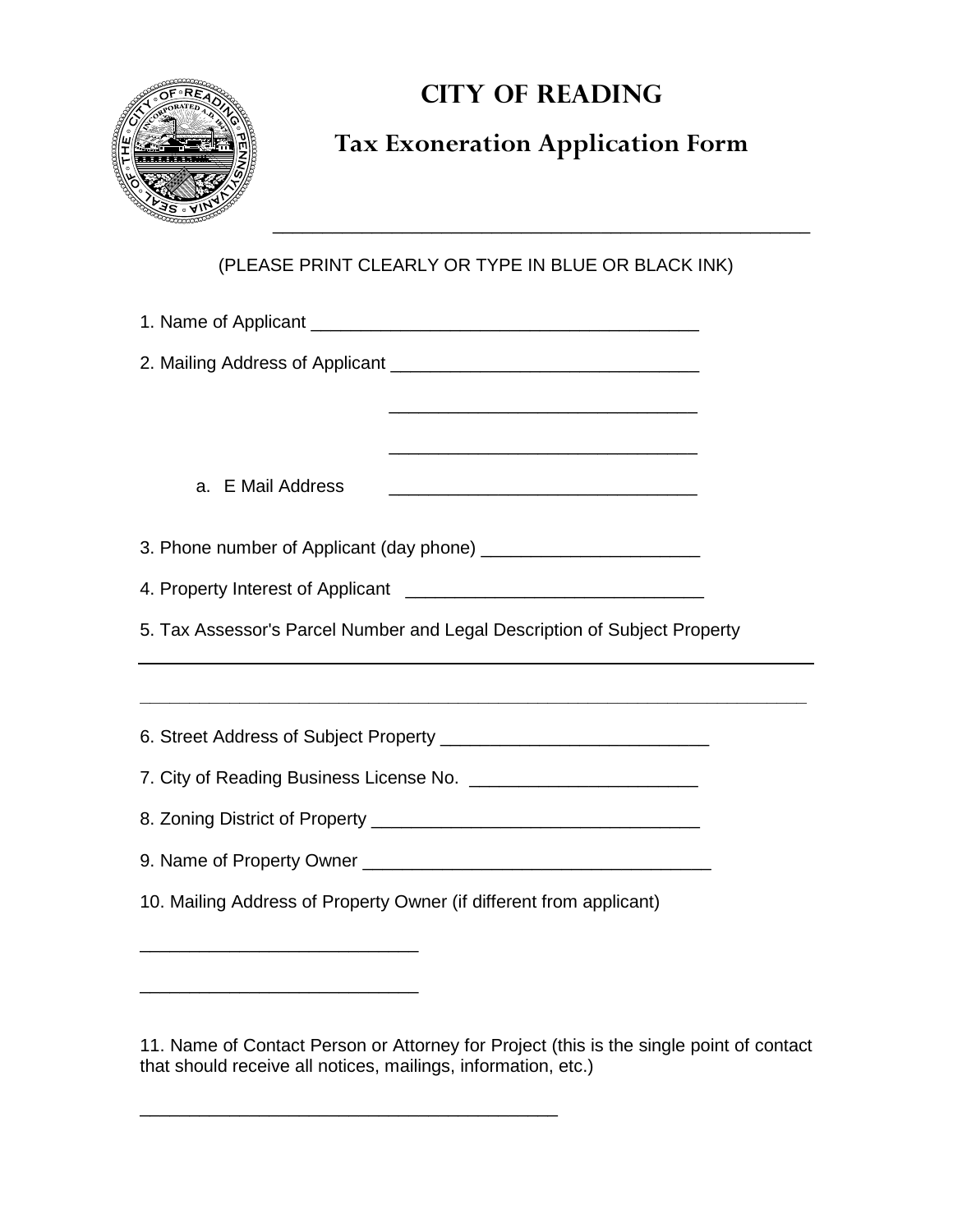| 13. Phone number of Contact Person (day number) ________________________________                                                            |
|---------------------------------------------------------------------------------------------------------------------------------------------|
| 14. What tax years and amounts are you seeking forgiveness for?                                                                             |
|                                                                                                                                             |
|                                                                                                                                             |
| 15. Your application will be judged against the following criteria. Please answer<br>these questions and attach additional pages as needed. |
| A. Please provide the purchase price of the building and the date the<br>property was purchased.                                            |
|                                                                                                                                             |
|                                                                                                                                             |
| B. What is the assessed value of the building?                                                                                              |
|                                                                                                                                             |
|                                                                                                                                             |
| C. Was the Transfer Tax paid at settlement? If so, what was the amount of<br>Transfer Tax paid?                                             |
|                                                                                                                                             |
|                                                                                                                                             |

D. What is the Primary use of the building and facilities?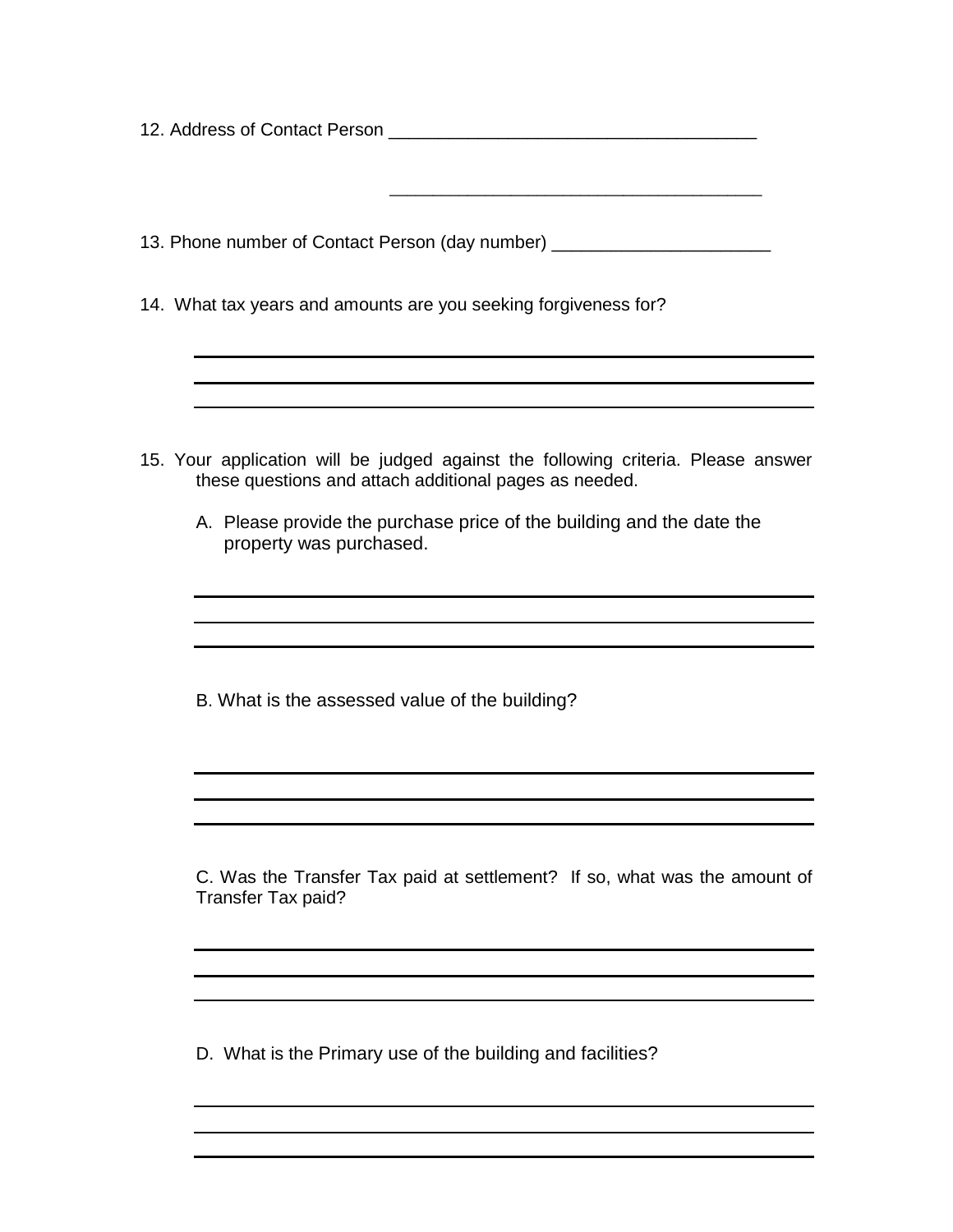E. What is the Secondary use of the building and facilities?

F. What other properties are owned by the applicant? (list showing assessed value and tax status)

G. Will the building or any of its facilities be leased or rented out for use by other organizations or individuals

H. What fees does the organization collect?

I. What is the organization's annual payroll?

J. Was tax exoneration approved by the County Commissioners and Reading School Board? If so please list the amount exempted and the exemption year for each agency